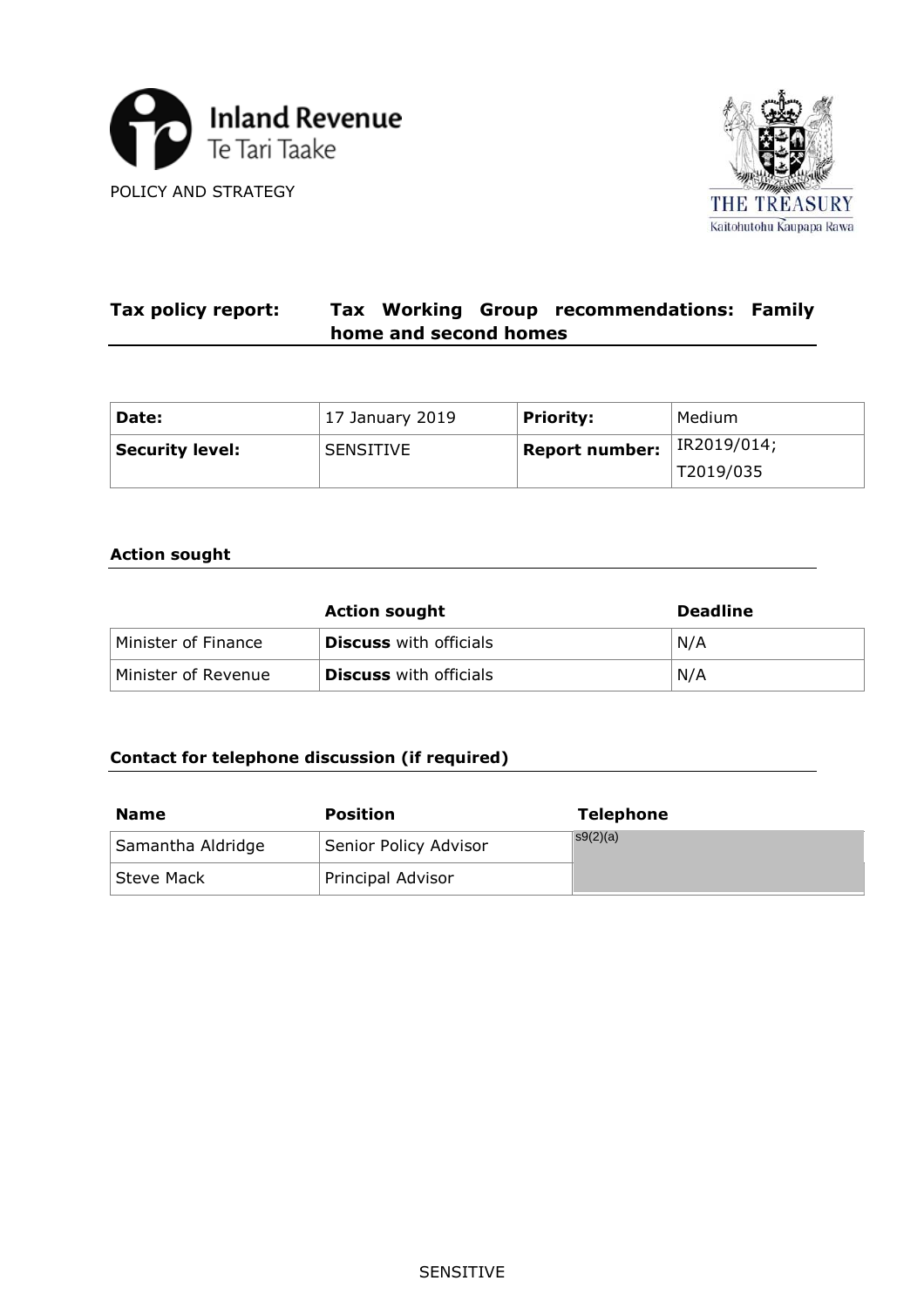17 January 2019

Minister of Finance Minister of Revenue

## **Tax Working Group recommendations: Family home and second homes**

#### **Executive summary**

- 1. You have asked for advice on:
	- Whether the existing main home exclusion in the bright-line test can be adapted for the purposes of the proposed extension of tax on capital gains, and
	- Whether second homes such as baches should be exempt.
- 2. This report provides some initial advice on these issues and recommends you discuss this advice with your officials.

#### *Main home definition*

- capital gains taxation should be generally based on the existing bright-line main home exclusion. However, we consider that there are some reasons to depart from 3. We consider that the proposed family home exclusion in the context of extending the definition in the existing bright-line rules. These reasons include:
	- is an extension of the taxation of capital gains. CA ANZ has previously raised potential concerns with the current bright-line rules. We intend to informally consult with CA ANZ to better understand what those issues are. • Some aspects of the existing rules could be improved, whether or not there
	- The longer-term nature of taxing more capital gains may require taking a different approach compared to the 5 year bright-line test.
	- the bright-line rules, which in our view suggests that, in designing the new exemption, simplicity and clarity should be given greater weight. • Significantly more taxpayers will need to consider whether they fall under the exemption under the proposed new tax rules than was the case under
	- • The existing bright-line rules apply only to residential land. If the extension to capital gains includes farmland, additional rules will need to be developed to ensure that the rules cater for owner-occupied farm houses and lifestyle blocks.
- 4. The TWG is finalising its report to you which includes its proposal for a definition of the excluded home. There are some aspects of their conclusions on the excluded home definition that we are likely to disagree with.
- proposed main home exclusion rules. We will also advise on whether any of these options are likely to affect the fiscal costs. 5. We plan to report back in late January and early February on our advice on the TWG recommendations, which will include more detailed advice and options for the options are likely to affect the fiscal costs.<br>IR2019/014; T2019/35: Tax Working Group recommendations: Family home and second homes Page **1** of **5**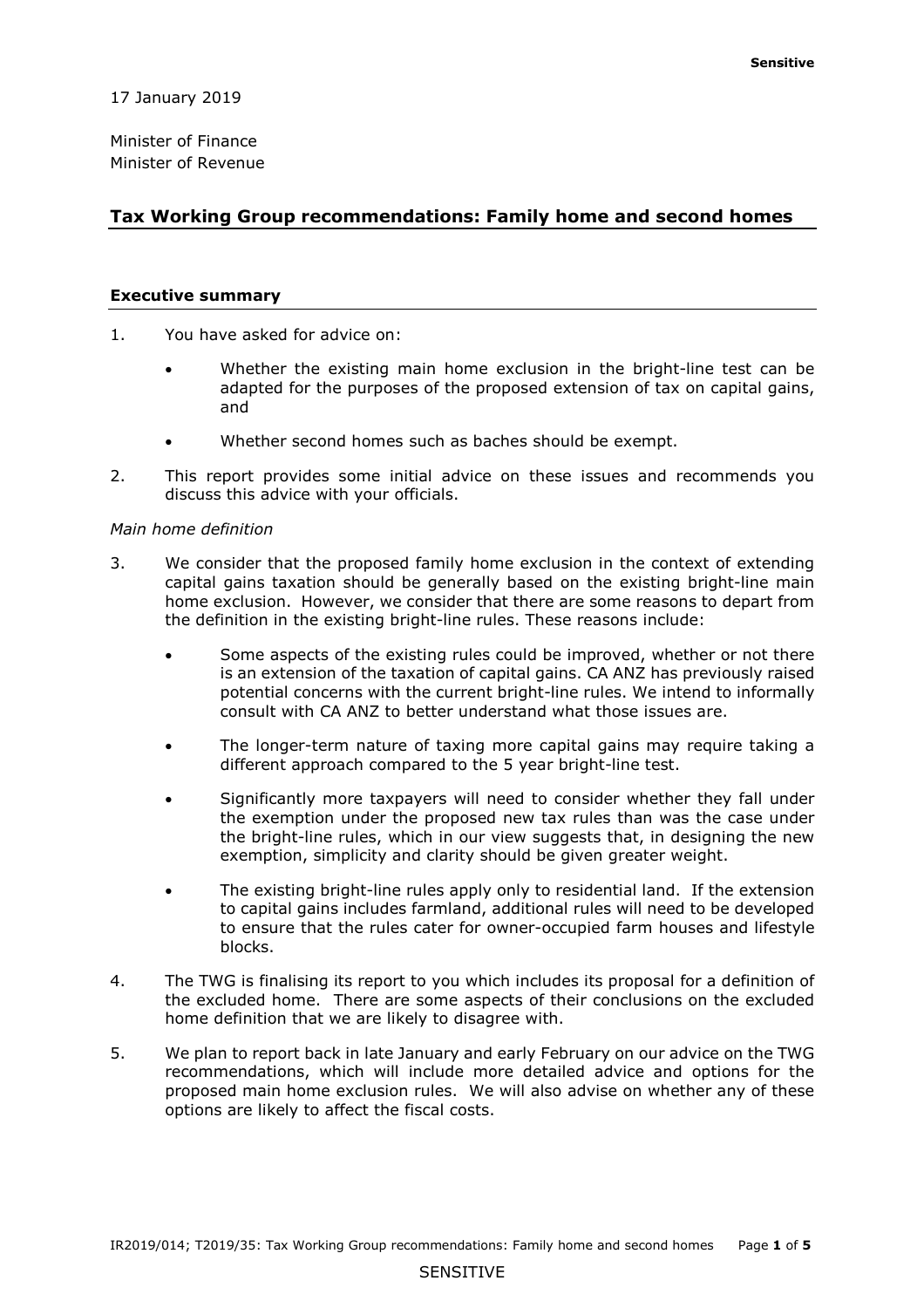#### *Second homes*

- periods). It would also be difficult to identify holiday homes separately from second 6. This report also discusses the TWG's proposal to tax second homes, including holiday homes. The TWG proposed taxing second homes in order to enhance fairness and efficiency. Taxing second homes also avoids boundary issues between rental properties which could occur if second homes were exempt but rental properties are taxed (given that many holiday homes are rented out for short homes.
- 7. The fiscal cost of exempting second homes would be \$430m over the first five years. These fiscal costs are indicative and subject to further quality assurance.

#### **Recommended action**

- 8. We recommend you:
	- **a) note** the contents of this report.

Noted Noted

**b) discuss** the contents of this report with officials.<br>Discussion needed/No discussion Discussion needed/No discussion

Discussion needed/No discussion

**Mark Vink Communist Communist Paul Kilford** 

Manager **Manager** Policy Manager The Treasury Policy and Strategy, Inland Revenue

**Hon Grant Robertson Hon Stuart Nash** Minister of Finance Minister of Revenue / /2019 / /2019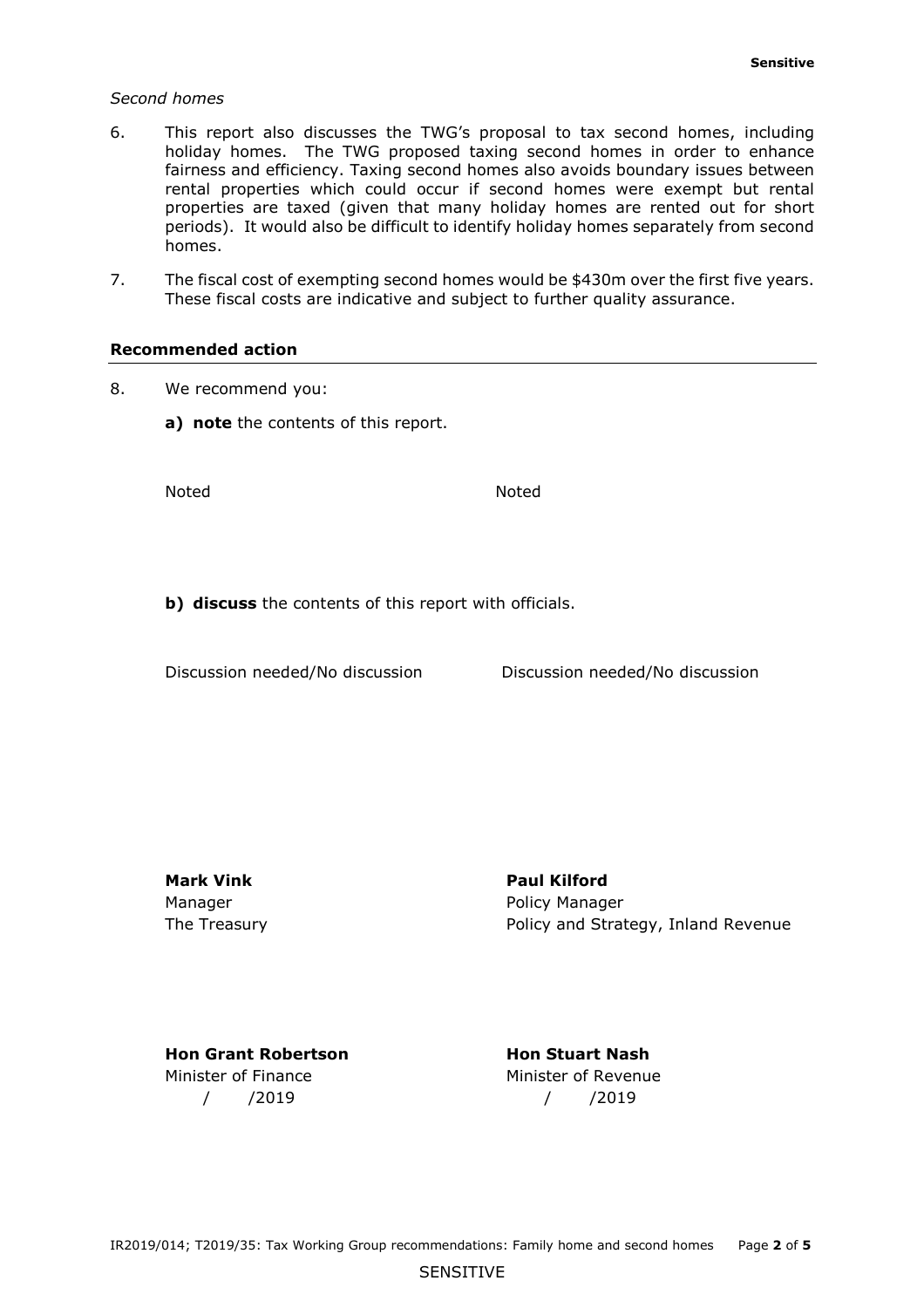#### **Background**

- 9. The Government has committed to excluding the family home from any potential extension of capital gains taxation.
- exclusion for the family home. These submissions were largely in favour of having an exemption. 10. Twenty-six submissions were received on the TWG's interim report in relation to the
- taxing more capital gains. 11. An advantage of having a family home exclusion is that, for the majority of taxpayers, it should reduce compliance costs that would otherwise be imposed from
- taxing more capital gains.<br>12. Statistics New Zealand estimates suggest that there are 1.88 million dwellings in New Zealand, and of those 1.17 million (62%) are owner-occupied. We expect that residential rental property owned by an investor). the majority of owner-occupied homes are likely to be clearly eligible for the family home exclusion – that is, they should easily be able to be self-assessed as being an excluded home upon disposal. Other properties will clearly not be eligible (e.g.
- cases. 13. However, a smaller group of home-owners who have more complex situations (e.g. more than one home, a change of use of their home, or where there is mixed use of their home) will need to consider whether the excluded home provision applies to their situation. In designing the rules, judgement calls will need to be made on whether (or to what extent) it is appropriate for the exclusion to apply in these

### **Family home definition**

- 14. Key issues with the definition of an excluded home that will need to be decided are:
	- Who is eligible for the exclusion (i.e. individuals, trusts and other ownership structures)?
	- What is a main home?
	- If a person has more than one home, which home is eligible?
	- What happens when a person uses the home for multiple purposes i.e. the property is used both for income earning purposes as well as the person's home?
	- used as a person's home during the period of ownership? • What happens if there is a change of use - i.e. if the property stops being
	- • How much land surrounding the house is eligible for the exclusion? This is particularly relevant for farms and lifestyle properties.
	- Whether there should be a value cap.
- 15. There are existing concepts of an "excluded home" in two areas of the Income Tax Act:
	- the bright-line test and
	- the intention of resale). • the provisions that tax land sales for taxpayers holding land on revenue account (e.g. dealers and developers, and taxpayers who acquire land with
- the intention of resale).<br>16. These definitions are broadly similar but differ in detail from each other.<br>IR2019/014; T2019/35: Tax Working Group recommendations: Family home and second homes Page **3** of **5** These definitions are broadly similar but differ in detail from each other.

#### SENSITIVE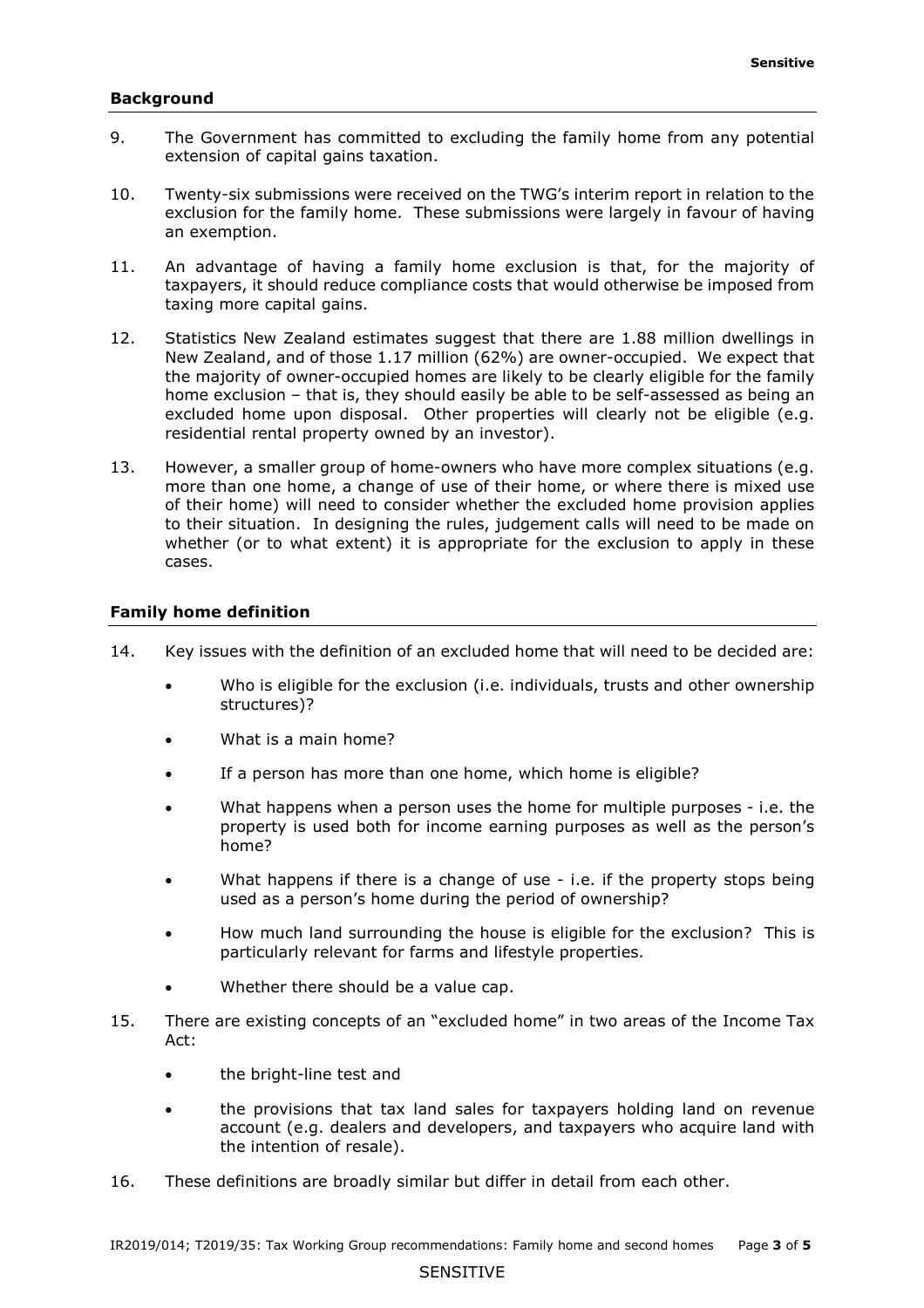- countries. 17. Overseas jurisdictions (including Australia) also generally exclude the main home from taxation, and again there are slightly different approaches used in different
- The exclusion should: 18. In our view, the best approach will balance the following factors in an optimal way.
	- be widely viewed as fair and acceptable by most taxpayers;
	- have minimal compliance costs for as many home-owners as possible;
	- how people invest spare capital and how they use their homes; • minimise distortions to the extent possible, including distortions affecting
	- minimise the opportunity for abuse; and
	- be relatively consistent with overseas models especially Australia, and any countries that we consider have a best practice capital gains tax.
- capital gains taxation should be generally based on the existing bright-line main home exclusion. We note that the bright-line rules have been in place since 2015. for the bright-line rules and there has been guidance published by Inland Revenue. for the bright-line rules and there has been guidance published by Inland Revenue.<br>As such, we think the existing concepts should be used unless the proposed during the transition period. 19. We consider that the proposed family home exclusion in the context of extending The tax community is now beginning to be familiar with the existing concepts used concepts are clearly better, because this approach is likely to lower compliance costs
- 20. Some areas where we consider that there are compelling reasons to depart from the definition in the existing bright-line rules are as follows.
- consult with CA ANZ to better understand what those issues are. 21. First, some aspects of the existing rules could be improved. CA ANZ has previously raised potential issues with the current bright-line rules. We intend to informally
- approach compared to the 5 year bright-line test. For example, a home can be over a longer holding period. If the bright-line test was adopted for the new rules, 22. Second, there may be a case to depart from aspects of the bright-line rules because the longer-term nature of taxing more capital gains may require taking a different exempt under the bright-line test as long as it was the person's main home for the majority of the period of ownership. This might not be an appropriate measure a person that owned and occupied a property for 10 years and then rented it out for 9 years would be able to claim the exemption for the full period of their ownership. This may not be an appropriate result.
- simplicity and clarity should be given greater weight. 23. Further, significantly more taxpayers will need to consider whether they fall under the exemption under the proposed new tax rules than was the case under the bright-line rules, which in our view suggests that, in designing the new exemption,
- simplicity and clarity should be given greater weight.<br>24. Finally, the existing bright-line rules apply only to residential land. If the extension to capital gains includes farmland, additional rules will need to be developed to ensure that the rules cater for owner-occupied farm houses and lifestyle blocks.
- home definition that we are likely to disagree with. We will report back to you in 25. The TWG is finalising its report to you which includes its proposal for a definition of the excluded home. There are some aspects of their conclusions on the excluded more depth alongside the Group's final report to highlight these areas of difference (along with our views on other TWG recommendations).